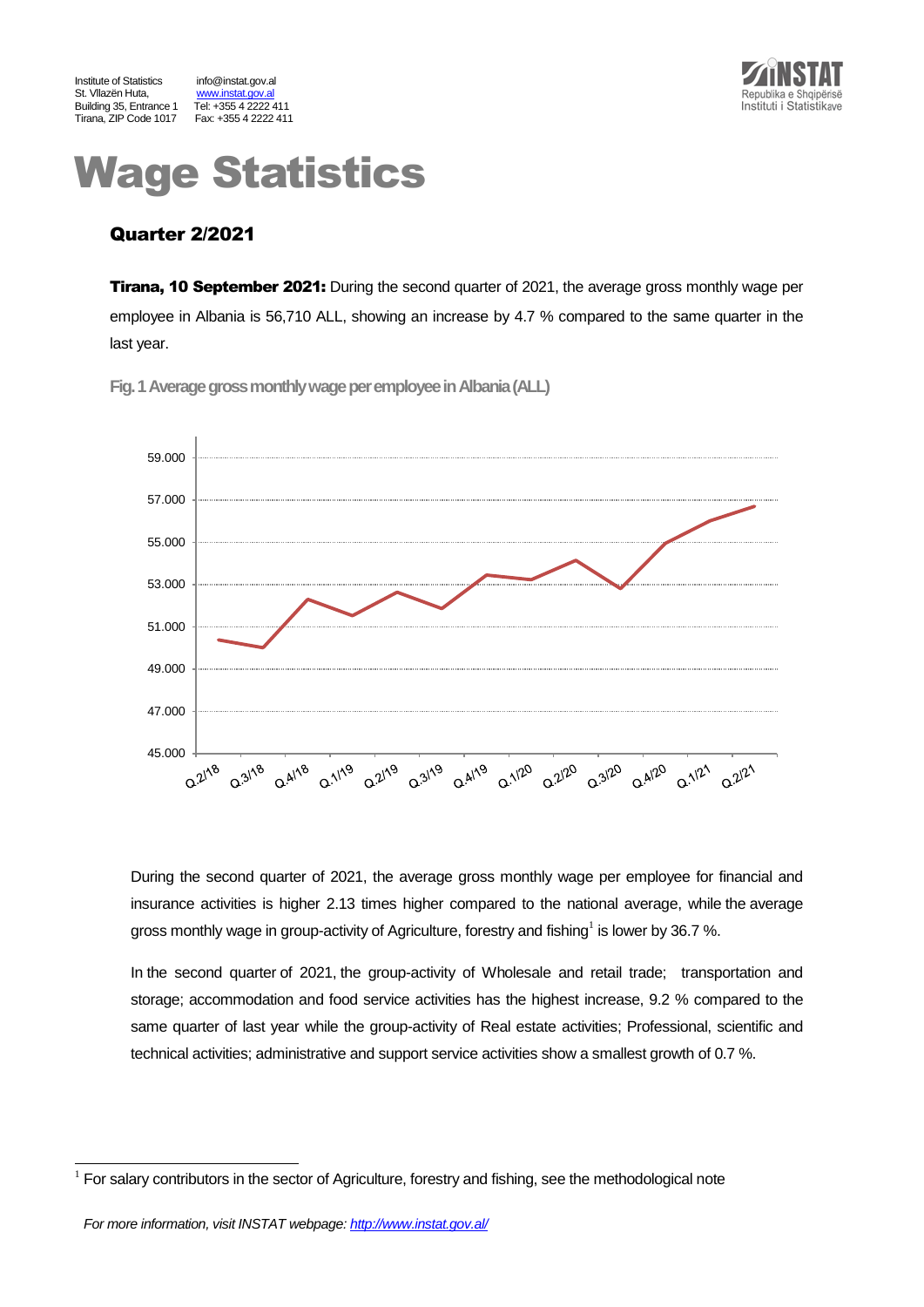



# **Fig. 2 Average gross monthly wage by economic activities(ALL)**

During the second quarter of 2021, the average gross monthly wage for an employee in a group of Managers is higher by 74.3 % compared to the national average, while for Elementary Occupations is lower by 38.7 %.

In the second quarter 2021, the group-occupation of Elementary Occupations has the highest increase, 8.9 % compared to the same quarter of 2020, while the group-occupation of Clerical Support Workers has increased, with 0.6 %.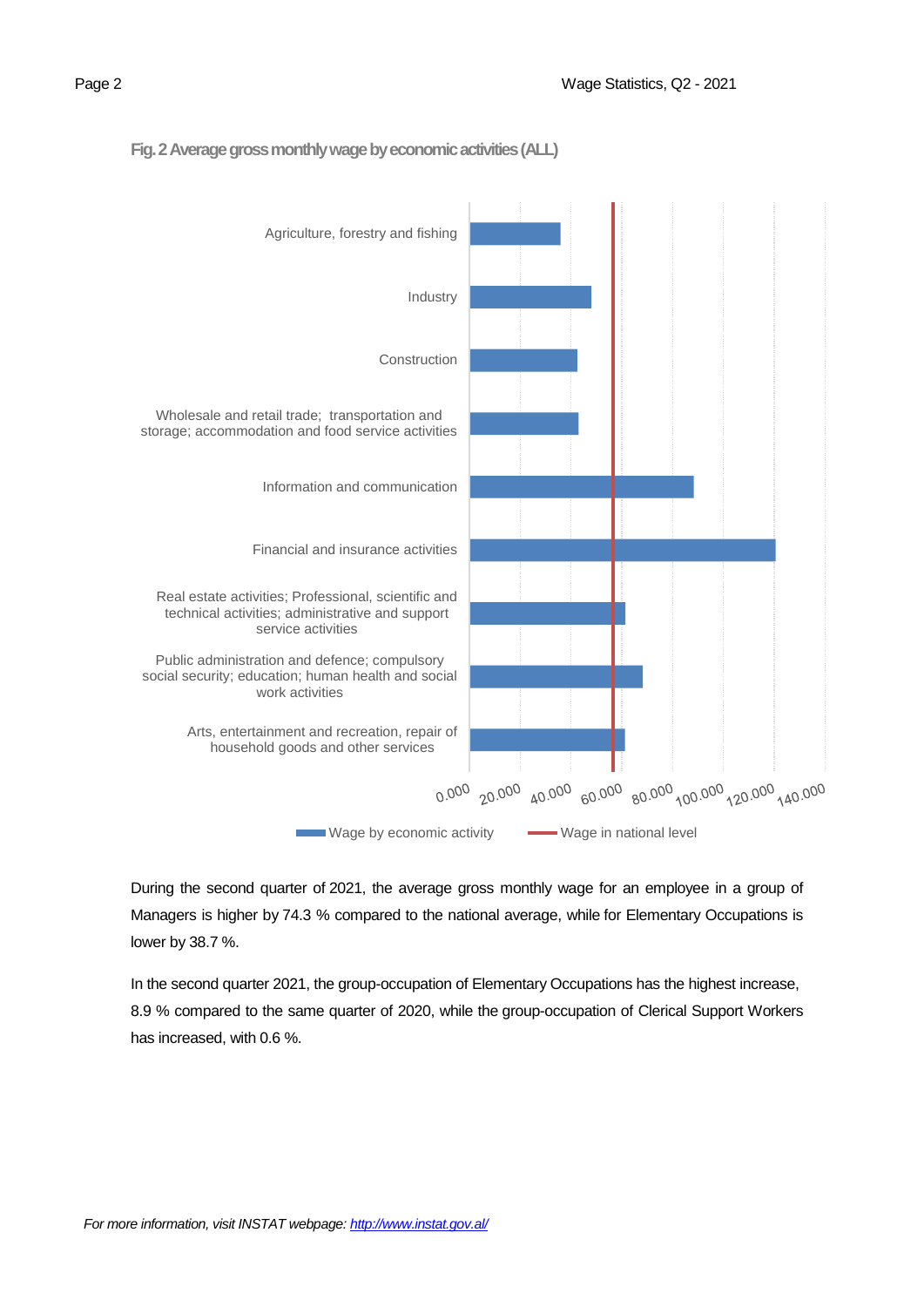

# **Fig. 3Average gross monthly wage by group-occupations(ALL)**

# **Tab. 1 Average gross monthly wage per employee and approved minimum wage**

| <b>Description</b>                                     | Q.2/18 | Q.3/18 | Q.4/18 | Q.1/19 | Q.2/19 | Q.3/19 | Q.4/19 | Q.1/20      | Q.2/20 | Q.3/20 | 0.4/20 | Q.1/21 | Q.2/21 |
|--------------------------------------------------------|--------|--------|--------|--------|--------|--------|--------|-------------|--------|--------|--------|--------|--------|
| Average monthly wage per<br>employee                   | 50.392 | 50.015 | 52.312 | 51.531 | 52.645 | 51.870 | 53,458 | 53.232      | 54.149 | 52.815 | 54.951 | 56.019 | 56,710 |
| Average monthly wage per<br>employee in public sector  | 60.595 | 60.494 | 63.276 | 61.384 | 63.207 | 63.911 | 63.826 | 63.<br>.116 | 63.389 | 64.334 | 66.479 | 67.769 | 68.196 |
| Average monthly wage per<br>employee in private sector | 45.667 | 45.274 | 47.299 | 46.982 | 47.894 | 46.473 | 48,767 | 48.272      | 49.280 | 47.486 | 49.440 | 50.330 | 51,247 |
| Approved minimum wage                                  | 24.000 | 24.000 | 24.000 | 26.000 | 26.000 | 26,000 | 26.000 | 26.000      | 26.000 | 26.000 | 26.000 | 30.000 | 30,000 |

 *Source of information: General Directorate of Taxation, social insurance contributors; INSTAT's calculation*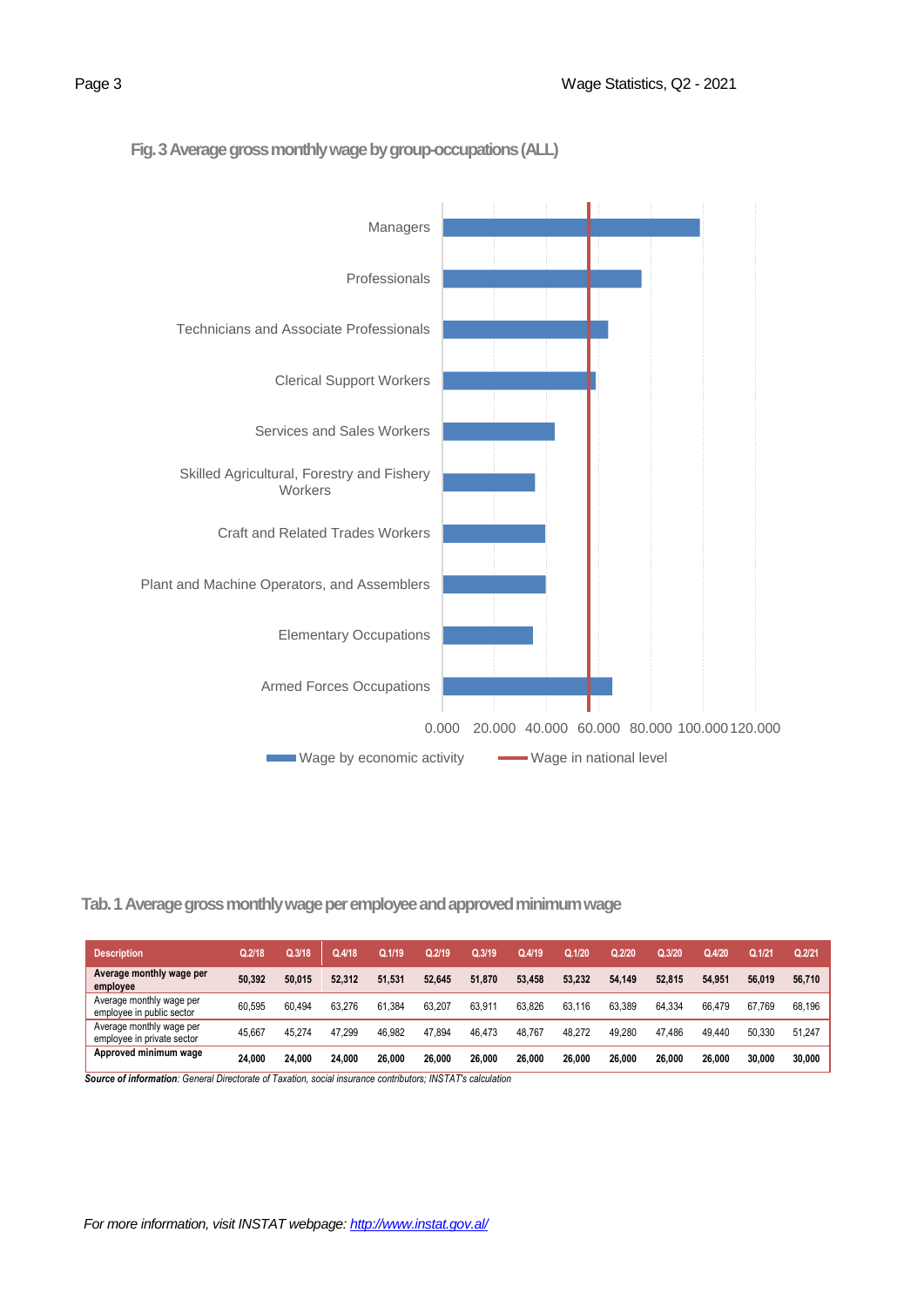# **Tab.2 Average gross monthly wage per employee by economic activity**

| <b>NACE Rev2</b><br>(sections) | Economic<br>activity by NACE<br>Rev <sub>2</sub>                                                                                              | Q.2/18  | Q.3/18  | Q.4/18  | Q.1/19  | Q.2/19  | Q.3/19  | Q.4/19  | Q.1/20  | Q.2/20  | Q.3/20  | Q.4/20  | Q.1/21  | Q.2/21  |
|--------------------------------|-----------------------------------------------------------------------------------------------------------------------------------------------|---------|---------|---------|---------|---------|---------|---------|---------|---------|---------|---------|---------|---------|
|                                | <b>Total</b>                                                                                                                                  | 50,392  | 50,015  | 52,312  | 51,532  | 52,645  | 51,870  | 53,458  | 53,232  | 54,149  | 52,815  | 54,951  | 56,019  | 56,710  |
| la                             | Agriculture, forestry<br>and fishing                                                                                                          | 36,961  | 36,334  | 37,343  | 37,956  | 39,313  | 36,397  | 35,105  | 33,850  | 33,856  | 33,500  | 32,474  | 35,256  | 35,887  |
| B.C.D.E                        | Industry                                                                                                                                      | 41.464  | 41.711  | 44.672  | 43.463  | 43.607  | 44.134  | 45.418  | 45.088  | 45.536  | 45.264  | 45.954  | 48.06   | 48.093  |
| F                              | Construction                                                                                                                                  | 43,654  | 43,749  | 43,475  | 42,428  | 42,521  | 41,715  | 42,292  | 41,560  | 41,531  | 41,845  | 41,532  | 42,519  | 42,505  |
| G.H.I                          | Wholesale and retail<br>trade; transportation<br>and storage;<br>accommodation and<br>food service<br>activities                              | 36.561  | 36,555  | 38,292  | 38,558  | 38,892  | 38,577  | 40,147  | 39,964  | 39,415  | 39,051  | 41.148  | 42,516  | 43,034  |
| IJ                             | Information and<br>communication                                                                                                              | 78.423  | 75,597  | 77,719  | 76,037  | 87.605  | 76,500  | 80.003  | 78.460  | 84.589  | 76.763  | 82,851  | 80,707  | 88,345  |
| Ιĸ                             | Financial and<br>insurance activities                                                                                                         | 114.162 | 100.609 | 111.626 | 101.734 | 113,339 | 100.547 | 115.094 | 104,985 | 117.941 | 102,262 | 115,189 | 101,521 | 120,571 |
| L,M,N                          | Real estate<br>activities:<br>Professional,<br>scientific and<br>technical activities:<br>administrative and<br>support service<br>activities | 58.247  | 59,157  | 60,807  | 59.726  | 60.102  | 57,871  | 60,214  | 60,355  | 60,963  | 60,333  | 62,505  | 61,745  | 61,392  |
| O.P. Q                         | Public<br>administration and<br>defense:<br>compulsory social<br>security; education;<br>human health and<br>social work activities           | 60.756  | 61,103  | 62,070  | 61,554  | 63,276  | 64,065  | 63,577  | 63,134  | 63,860  | 64,591  | 66,435  | 68,385  | 68,341  |
| R.S.T.U                        | Arts, entertainment<br>and recreation.<br>repair of household<br>goods and other<br>services                                                  | 49.740  | 49.168  | 56,560  | 57.402  | 56,295  | 56,012  | 60.431  | 57.814  | 57.140  | 56,921  | 60.736  | 60,532  | 61,172  |

*Source of information: General Directorate of Taxation, social insurance contributors; INSTAT's calculation*

# **Tab.3Average gross monthly wage per employee by group-occupations**

| Group-occupations ISCO-08                                    | Q.2/18  | Q.3/18 | Q.4/18  | Q.1/19 | Q.2/19  | Q.3/19 | Q.4/19 | Q.1/20 | Q.2/20 | Q.3/20 | Q4/20  | Q.1/21 | Q.2/21 |
|--------------------------------------------------------------|---------|--------|---------|--------|---------|--------|--------|--------|--------|--------|--------|--------|--------|
| Total                                                        | 50,392  | 50,015 | 52,312  | 51.532 | 52,645  | 51,870 | 53.458 | 53,232 | 54,149 | 52,815 | 54,951 | 56,019 | 56,710 |
| Managers                                                     | 100,035 | 97,297 | 101.886 | 96,656 | 100,049 | 97,951 | 99,166 | 94,709 | 95,987 | 93,738 | 99,259 | 96,836 | 98,823 |
| Professionals                                                | 67,491  | 68,024 | 70,032  | 68,667 | 70,706  | 71,158 | 72,350 | 70,540 | 71,024 | 71,325 | 74,172 | 75,158 | 76,375 |
| Technicians and Associate<br>Professionals                   | 55,562  | 56.168 | 59,932  | 58,923 | 59,773  | 59,236 | 60,151 | 59,175 | 59,508 | 59,830 | 61,573 | 63,031 | 63,619 |
| <b>Clerical Support Workers</b>                              | 51,758  | 52,981 | 56,312  | 55,213 | 55,756  | 55,624 | 57,668 | 56,550 | 58,501 | 56,929 | 60,633 | 58,762 | 58,871 |
| Services and Sales Workers                                   | 38,077  | 37,040 | 38,235  | 39,081 | 39,736  | 38,797 | 39,733 | 40,259 | 40,951 | 39,823 | 41,186 | 42,584 | 43,108 |
| Skilled Agricultural, Forestry and<br><b>Fishery Workers</b> | 30,932  | 31.151 | 31,164  | 32,370 | 32,462  | 32,777 | 33,040 | 33,426 | 32,934 | 32,882 | 32,753 | 35,073 | 35,580 |
| Craft and Related Trades<br>Workers                          | 34,516  | 34.782 | 36.438  | 35,578 | 35,958  | 36,091 | 36.831 | 36,517 | 36,733 | 36,759 | 37,346 | 38,785 | 39,522 |
| Plant and Machine Operators,<br>and Assemblers               | 35,141  | 35,439 | 36,637  | 35,781 | 36,232  | 36,381 | 37,253 | 36,315 | 36,719 | 36,622 | 37,999 | 38,995 | 39,632 |
| Workers (Elementary<br>Occupations)                          | 30,344  | 30.407 | 31,334  | 31.409 | 31,941  | 31,757 | 32,247 | 31,814 | 31,898 | 31,874 | 32.454 | 34,295 | 34,747 |
| <b>Armed Forces Occupations</b>                              | 59,613  | 59,645 | 59,087  | 59,150 | 59,379  | 63,522 | 63,802 | 64,274 | 63,448 | 63,662 | 64,041 | 64,495 | 65,232 |

*Source of information: General Directorate of Taxation, social insurance contributors; INSTAT's calculation*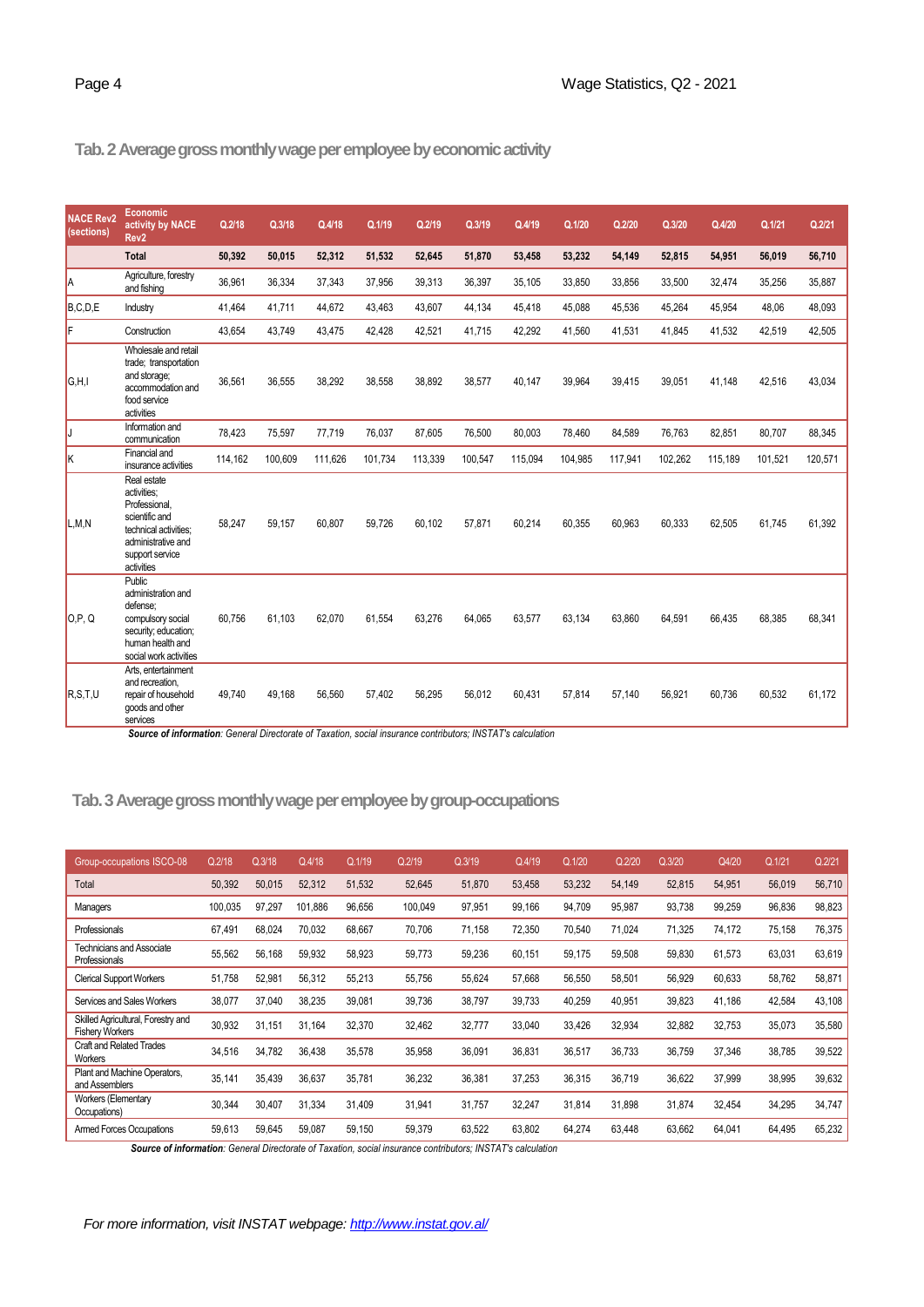# Methodology

This publication contains detailed data on the level of wages, their distribution and the change over the quarters, These statistics offer an opportunity to compare salaries in different industries and for different occupational groups, Wage statistics are also of particular importance to the monitoring of economic indicators that are used by policy-makers, employers and trade unions to assess job supply and job requirements,

# **Legal Base**

- [Law No,17/2018 on Official Statistics](http://instat.gov.al/media/3972/law-no17-2018-on-official-statistics.pdf)
- Official Statistics National Programme 2017-2021
- Memorandum of Cooperation with the General Directorate of Taxation

# **Source of Information**

The source of Information on wages is the General Directorate of Taxation, based to the memorandum of cooperation. The data are from the enterprises payroll (E- SIG 025 form),

This form serves to declare three types of tax liabilities:

- Social Security Contributions,
- Health Insurance Contributions
- Income from Employment of Employees,

Variables are three types: original variables from DPT, additional variables from INSTAT and derived variables. The two main variables of interest are the number of employees and the gross wage paid to the employee.

#### **Definitions**

*Average monthly wage* - is the gross wage of an employee for the work performed per month,

This is constituted by the following elements:

- Basic wage for job performed
- Additional payment for managerial duties
- Additional payment for years at work
- Additional payment for difficult working conditions
- Other regular additional payments

Social security contributions and taxation on income are not deducted from the average monthly wage,

*Monthly minimum wage* - is the official minimum wage approved by a Decision of the Council of Ministers,

 *Salary contributors in the sector of Agriculture, Forestry and fishing* - are considered all employees declared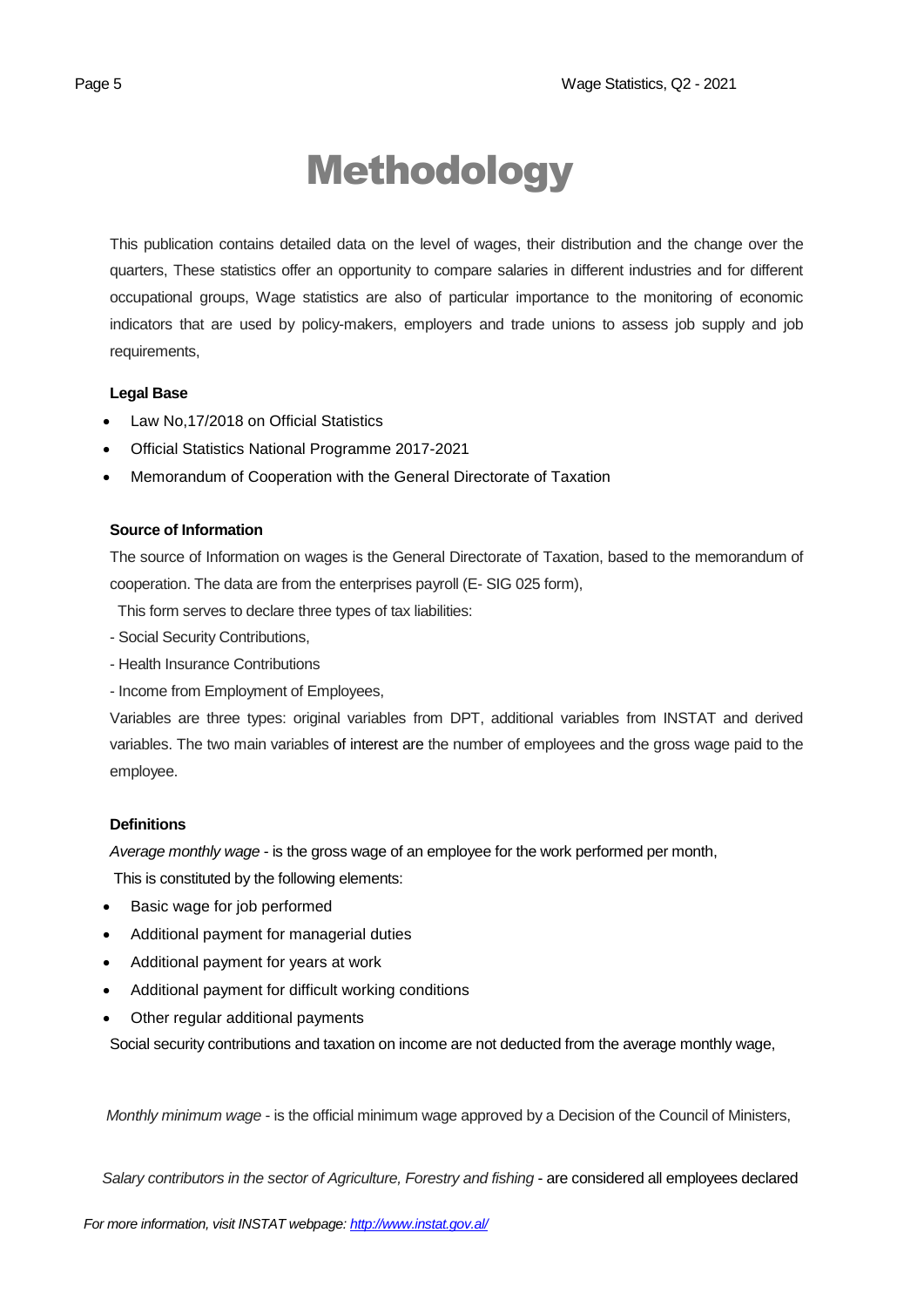in the General Directorate of Taxation, by farms / agricultural enterprises.

#### **Classifications**

• The classification of enterprises is done according to the Nomenclature of Economic Activities, NACE Rev, 2 as follows:

| Nace Rev2,<br>(Sections) | <b>Description</b>                                                                                                         |
|--------------------------|----------------------------------------------------------------------------------------------------------------------------|
| $\mathbf{A}$             | Agriculture, forestry and fishing                                                                                          |
| B                        | Mining and quarrying                                                                                                       |
| C                        | Manufacturing                                                                                                              |
| D                        | Electricity, gas, steam and air conditioning supply                                                                        |
| E                        | Water supply; sewerage, waste management and remediation activities                                                        |
| F                        | Construction                                                                                                               |
| G                        | Wholesale and retail trade; repair of motor vehicles and motorcycles                                                       |
| H                        | Transportation and storage                                                                                                 |
|                          | Accommodation and food service activities                                                                                  |
| J                        | Information and communication                                                                                              |
| K                        | Financial and insurance activities                                                                                         |
|                          | Real estate activities                                                                                                     |
| M                        | Professional, scientific and technical activities                                                                          |
| N                        | Administrative and support service activities                                                                              |
| $\Omega$                 | Public administration and defense; compulsory social security                                                              |
| P                        | Education                                                                                                                  |
| Q                        | Human health and social work activities                                                                                    |
| R                        | Arts, entertainment and recreation                                                                                         |
| S                        | Other service activities                                                                                                   |
| т                        | Activities of households as employers; undifferentiated goods- and services-producing activities of households for own use |
| U                        | Activities of extraterritorial organizations and bodies                                                                    |

*•* Classification of occupations is done according to International Classification of Occupations, ISCO-08 as follows:

| ISCO 08 | <b>Description</b>                                         |
|---------|------------------------------------------------------------|
| 1.      | <b>Managers</b>                                            |
| 11      | Chief executives, senior officials and legislators         |
| 12      | Administrative and commercial managers                     |
| 13      | Production and specialized services managers               |
| 14      | Hospitality, retail and other services managers            |
| 2.      | <b>Professionals</b>                                       |
| 21      | Science and engineering professionals                      |
| 22      | Health professionals                                       |
| 23      | Teaching professionals                                     |
| 24      | Business and administration professionals                  |
| 25      | Information and communications technology professionals    |
| 26      | Legal, social and cultural professionals                   |
| 3.      | Technicians and associate professionals                    |
| 31      | Science and engineering associate professionals            |
| 32      | Health associate professionals                             |
| 33      | Business and administration associate professionals        |
| 34      | Legal social, cultural and related associate professionals |
| 35      | Information and communications technicians                 |